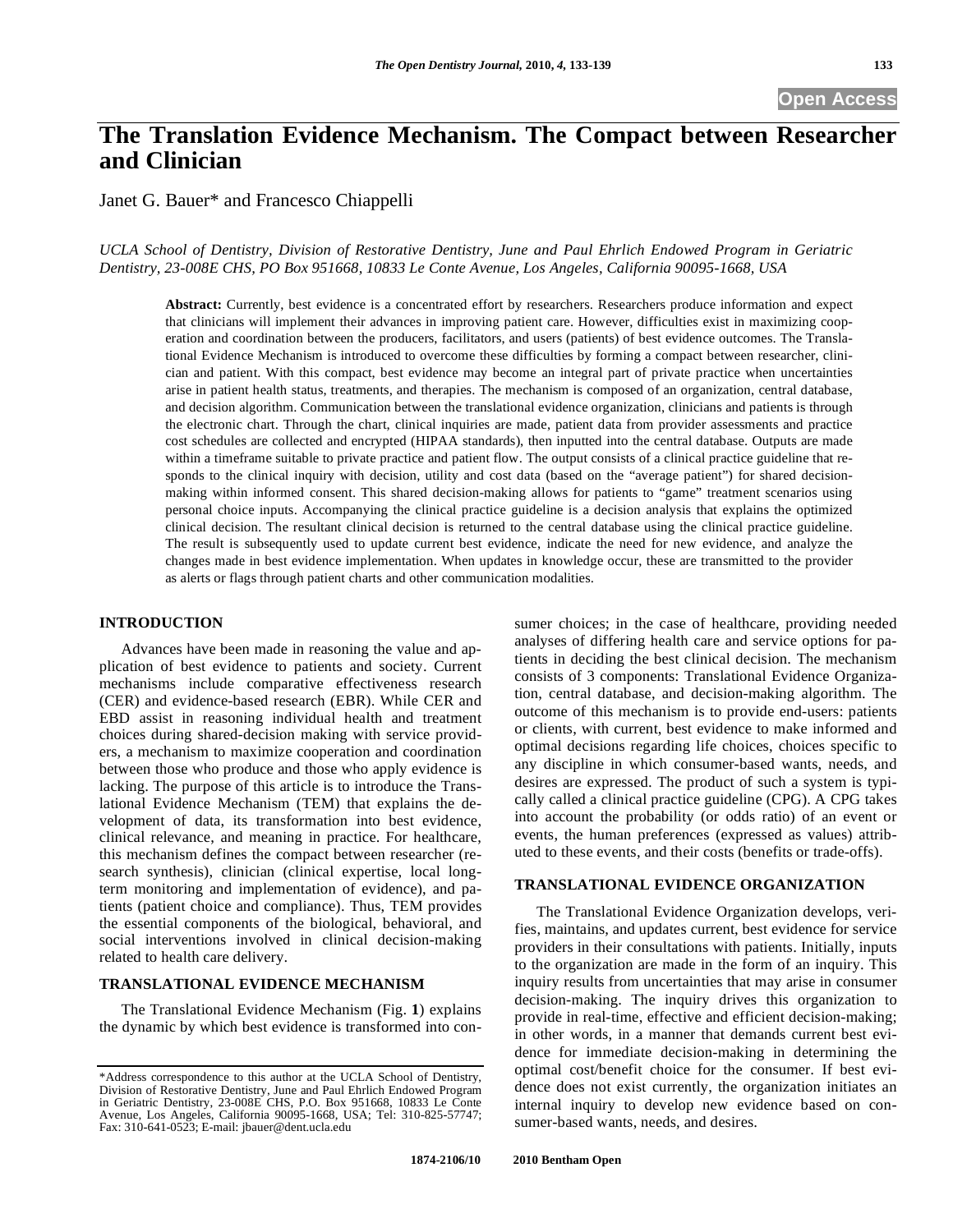

# **Transforming Scientific Evidence into Better**

**Fig. (1).** Translational Evidence Mechanism.

The primary purpose of the Translational Evidence Organization is to arbitrate published evidence and, in its absence, identify research that needs to be conducted by organizational affiliates or the research community in producing needed data. The Comparative and Translational Researcher (Translational Researcher) coordinates with IT Research and Development administrators to vest a central database with evidence. Resultant research data is then defined by templates when inputted into a central database. Similarly, best evidence is defined by templates of outputs. Both inputs and outputs may be stratified within the central database by geographic, discipline, population, and/or other categorical needs. Outputs consist of arbitrated decision data produced by quantitative researchers, utility data (attitudes, beliefs, and preferences of both providers and consumers) produced by qualitative researchers, and cost data. Arbitrated best evidence meets the rigorous standards of statistical significance, the soundness and generalization of information or whether findings can be applied to similar patients in similar settings. Outputs are stated in terms of validity and reliability of study design to express confidence in providing best evidence. All are displayed in clinical practice guidelines. The CPG is the vehicle, or professional standard, that manages data for use in private practice.

Additional post arbitrators of best evidence include the provider (clinician) and consumer (patient). The clinician is concerned with clinical significance; whether research findings can be applied to individual patients. Dental clinicians, dentists, make judgments that may weight best evidence differently from researchers. Initially, clinical significance of decision data is coordinated with dentists in validating clinically national, regional, or local relevant best evidence. The dentist's evaluation of clinical significance is used by the translational researcher to reject or modify the clinical practice guideline or to re-identify and conduct investigations

that produce other clinically relevant data. Personal and professional experiences, values and preferences, and appropriate practices, as well as patient well-being, quality of life issues, and costs weigh heavily on whether best evidence is used in clinical decisions. Thus, dentists are able to predict clinical outcomes in weighing risks against benefits and costs for individual patients. Dentists may also make relevant standards of care in their local practice and for specific patient population characteristics. These clinical validations are necessary to translate research data into clinically useful data for patient care.

Clinical significance also addresses the importance of the evidence that takes into consideration the long-term multifaceted monitoring of evidence in the context of human behavior (patients). However, clinical significance may vary between dentists and between patients. This difference results because dentists, as well as patients, make judgments that weigh differently personal and professional experiences, values and preferences, and appropriate practices. In other words, judgments of risk and benefits vary because of differences in weights given to these variables, especially when costs are included in the decision-making. All is important for patients in accepting best evidence in their acquiring the highest level of cost effective services, either through feefor-service or as a defined benefit of their dental insurance plan. Thus, patients become the "conceptual subject" to which best evidence is applied and quantitative and qualitative outcomes are measured. However, patients may be advocates or adversaries of evidence. Patients may also exert demands on evidence to meet specific, personal needs. They may exert influence on the development and application of knowledge that does not necessarily meet acceptance criteria of researchers and dentists, but serves a personal need. They may also exert pressure to deny the development and application of knowledge that is contrary to their philosophical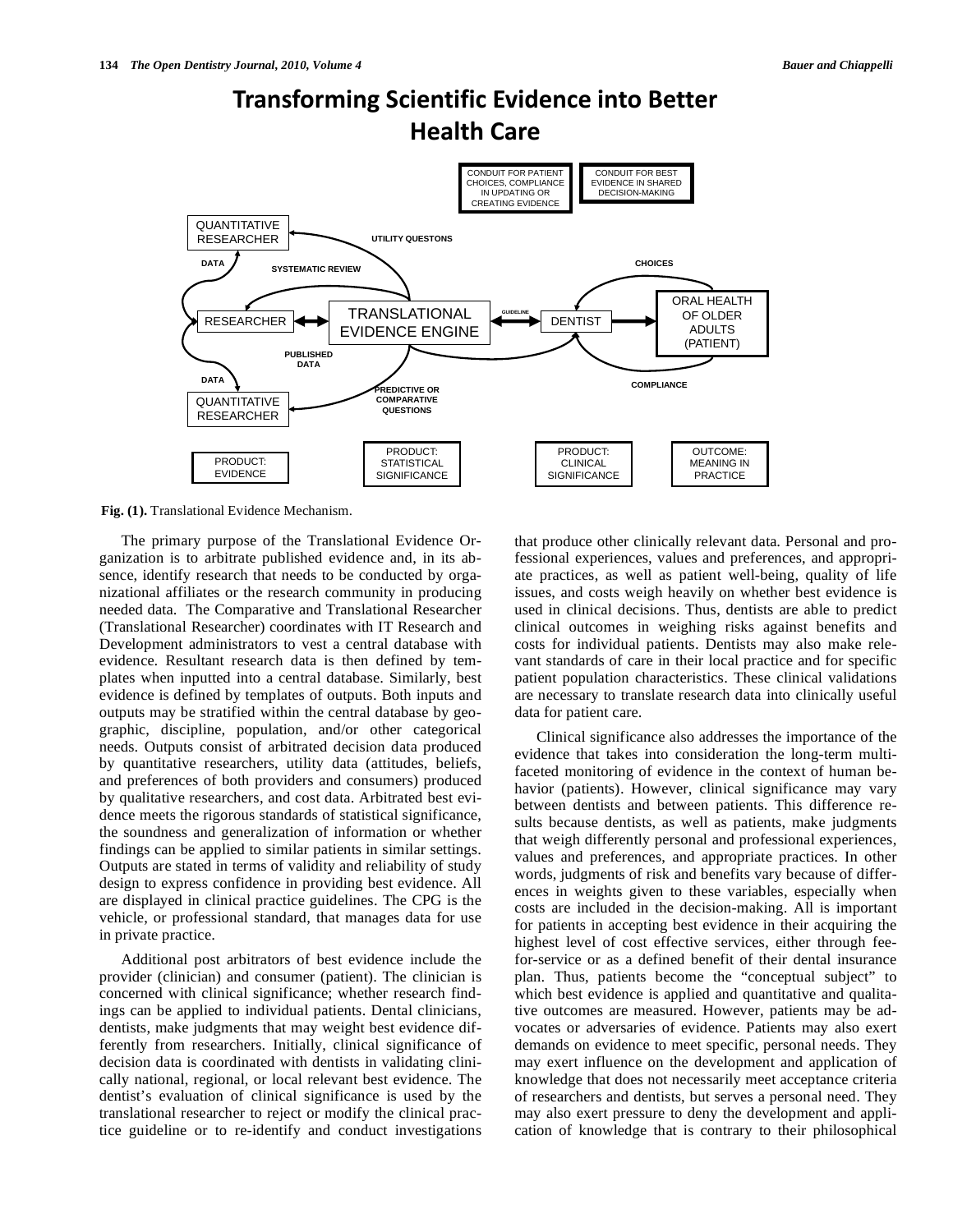

#### **Customize Clinical Practice Guideline**

**Fig. (2).** Clinical Question Input Template.

beliefs. Even in the profession's best efforts of informing patients with best evidence and using clinician expertise to communicate individualized, effective treatments, patients ultimately decide if treatment regimens are adhered to or rejected outright. Patient adherence, modification, or rejection of best evidence in treatment scenarios provides the translational researcher with its meaning in practice. The translational researcher uses these evaluations in updating clinically relevant data. These updates are processed using decision, Bayesian, and sensitivity analyses within the central database.

Thus, the translational researcher is the final arbiter of evidence. The translational researcher functions, simplistically, to translate basic research language into the language of the clinician and patient. In other words, basic research is assessed, evaluated, and disseminated to the clinician in a means usable for shared decision-making. The product of evidence-based dentistry is the published CPG. While there is no requirement that the published clinical practice guideline be implemented in private practice, dentists could use best evidence to offer their patients best practices in a stateof-the-art organization and facility. This requires that dentists review and effect personal, behavioral changes to accomplish care and service advances.

#### **CENTRAL DATABASE**

The central database is the repository of evidence, organized and stored utilizing evidence-based research knowledge management software (*EBRsoftware*). *EBRsoftware* [1] is maintained by information technologists and integrated within the electronic patient chart. Both health information technology and the Internet, as a vehicle for information technology, has become the most cost effective mode of information transfer [2, 3]. It is this inclusive and reciprocal

participation of all decision makers that accomplishes improvements in clinical care. The structure of the central database consists of a primary network. This primary network contains all vested evidence. The network may then be partitioned into subordinate databases. Information is then filtered and segregated per subspecialty information. Subspecialty information is that best evidence used in specific populations, geographic locales: national, regional, specialty, and local secondary networks, specialty procedural treatments, quality assurance, costs, and care delivery including facility or equipment improvements. These subspecialty databases may facilitate access based on frequency of usage.

#### **INITIATING THE MECHANISM**

During the examination appointment (initial or recall), the dentist interviews and assess the patient for h/her health and oral status. The information is inputted into the electronic chart. Once assessments have been completed and the evaluation process of needed services or maintenance regimens begins, the dentist discusses with the patient treatment options in arriving at a treatment plan. If presenting conditions, patient characteristics, and treatment outcomes are uncertain in their benefits and harms, then the dentist participates with the patient in shared decision-making to provide informed consent, assisting the patient in making the most optimal clinical decision that meets their needs and choice in accomplishing oral health care and wellness. Using *EBRsoftware*, the dentist accesses a clinical input form through the electronic chart to assist in forming a clinical question regarding the treatment options and their outcomes. The input template is based on the PICO question, a standardized format for initiating evidence-based research. The PICO input form (Fig. **2**) is completed by the dentist based on patient responses.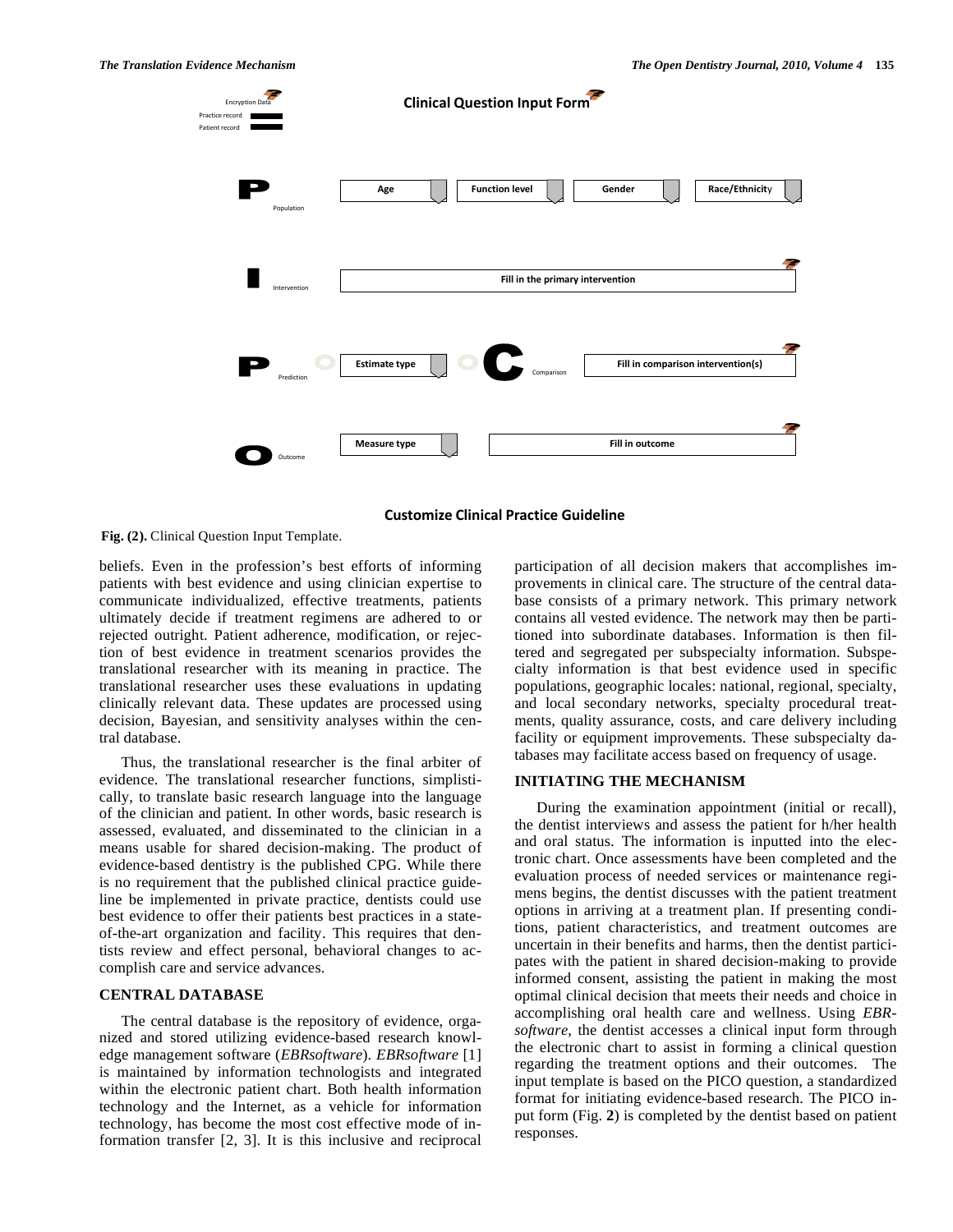# Clinical Practice Guideline



**Fig. (3).** Clinical Practice Guideline.

When submitted, the clinical input form will interact with the central database. Because this form is being sent through the electronic patient chart, patient histories, assessments, evaluations, and practice cost schedules are collected and all information is encrypted prior to integrating with the central database. This encryption uses technologies to insure security, privacy, and uphold the requirements of HIPAA.

Based on the query, the EBRsoftware manages relevant data to return decision and utility best evidence coordinated with practice cost schedules in a clinical practice guideline template (Fig. **3**). The CPG is returned dated and specified as to expiration date of the evidence provided, the functional status (functionally independent, frail, or functionally dependent) of the patient to which the evidence applies, and, if available, the significance (statistical and clinical), utility ranking, and meaning in practice of the evidence. Other visual aids include links to "customize," changing the components of the CPG to accommodate different choices or correct mistakes, and "Learn more," to exhibit the documentation that produced the CPG and its relevant bibliography. The returned CPG is interactive in that it provides stratified risk scenarios for high, equipoise, or low risk takers that may be accessed and "gamed" through a drop down menu. Basically, the CPG provides a minimum of two treatment scenarios: treatment and no treatment with their respective outcome (best evidence) probabilities; if more options or comparisons of treatments have been requested through the clinical input form, then those will be displayed in their entirety. Along with this decision data, utilities of each outcome are provided. These utilities are based on a scale from 0 to 9, a standard scale used in utility research.

With the patient's involvement, returned quantitative and qualitative best evidence is organized into decision, utility, and cost data for each possible option/outcome to assist in shared decision-making. If utility rankings, based on the "average patient," are not acceptable to the patient, these may be changed through drop down menus, reflecting personal preferences, values, and beliefs regarding the presented outcomes. Thus, the patient may change, or "game," rankings to compare and test different treatment scenarios in optimizing the clinical decision; or in other words, provide assessments to compare personal trade-offs between options with the "average patient." If so desired, the dentist may manipulate outcome reimbursements to provide different cost outcomes. All changes are immediately recalculated to demonstrate different treatment scenarios for enhanced informed consents. The objective of patient "gaming" is to optimize the clinical decision. Accompanying the CPG exhibit is the decision analysis statement. This statement provides a written interpretation or meaning of the treatment scenarios and their calculations (Fig. **4a**, **b**, and **c**).

The decision analysis of the CPG is done by: firstly, interpreting for the patient the probability of the outcome; secondly, multiplying utility data by the probability of the outcome in interpreting the service benefit to the patient; and thirdly, multiplying the probability of the outcome by the treatment cost in determining the economic choice difference between outcomes (not applicable in Fig. **5**). With these analyses, the patient can determine h/hers optimal treatment option. The example decision analysis in Fig. (**5**) may appear absurd as a stand-alone decision. However on reflection, the information may be helpful in determining a patient's access to dental services. The resultant patient analysis and optimal clinical decision is returned to the central database to be retrieved by translational researchers in developing new research questions or modifying existing evidence. Having an efficient decision-making process has an additional benefit of involving private practice as a unit in clinical research without disrupting normal patient flow or care. Conversely, clinicians may compare local based practice norms, patient characteristics, and standards to those derived on a regional and national basis.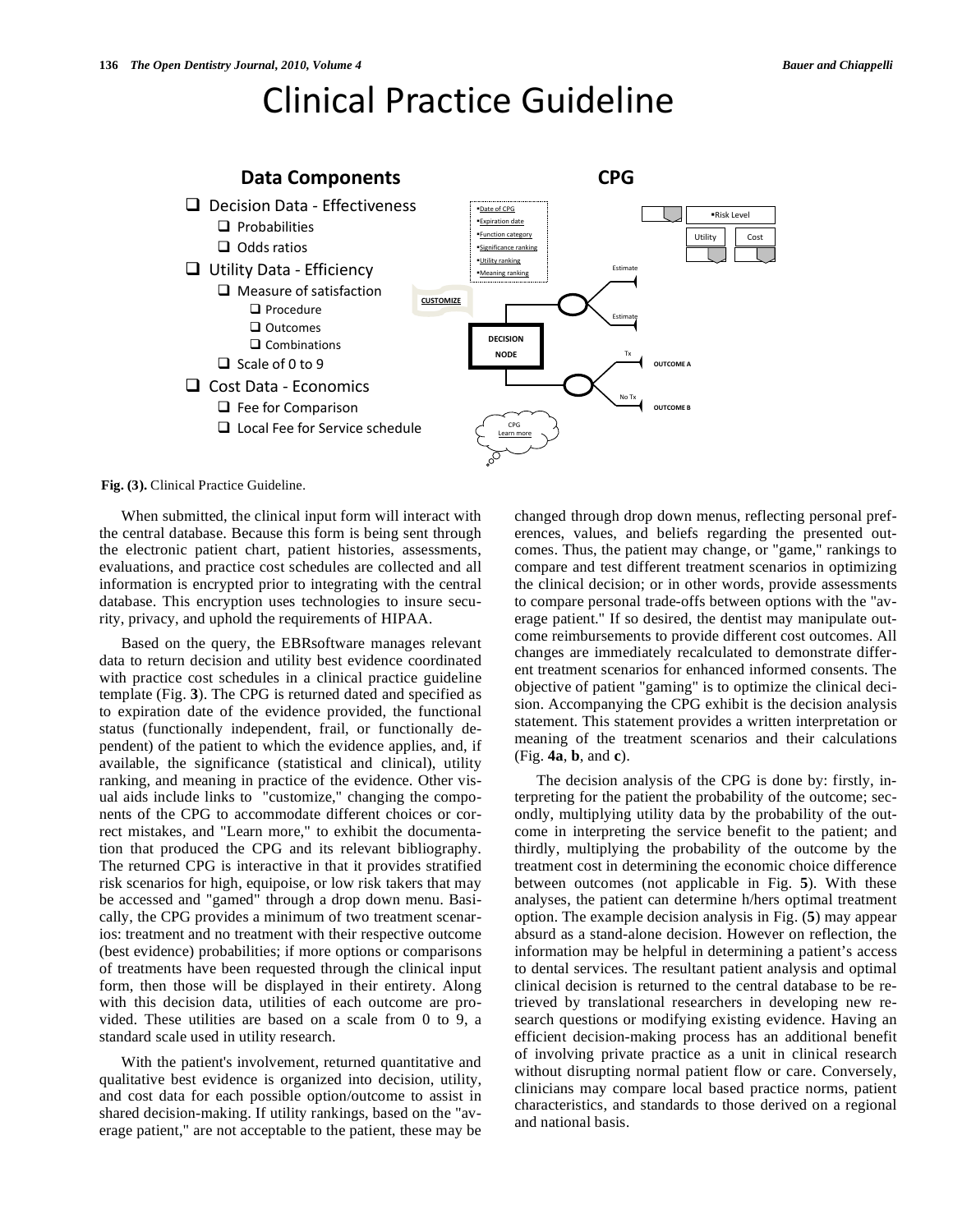

**Fig. (4a).** Example of decision analysis using decision data.



**Fig. (4b).** Example of decision analysis using utility data.

Once processed, the results may be transferred to the central repository, or central database. Within the central database, probabilities are updated using Bayesian analyses. Sensitivity analysis determines which components of the CPG have the greatest impact on the clinical decision. This analysis may also determine the effects of changes in one of the components or two or more of the components of the CPG. Updates may then be sent back to the dentist in learning how patient decisions differ from the "average patient" in the practice locale or change over time. This reciprocation of evidence is done through the electronic chart. It is facilitated with alerts or flags to disseminate improvements in provider understanding of the patient, h/hers treatments, and care delivery.

#### **MEANING IN PRACTICE OF THE EVIDENCE**

Quantifying and qualifying the meaning of evidence begins at follow-up assessment visits, periodic dental examinations. For these assessment visits, the patient provides updates to decision data through patient compliance and out-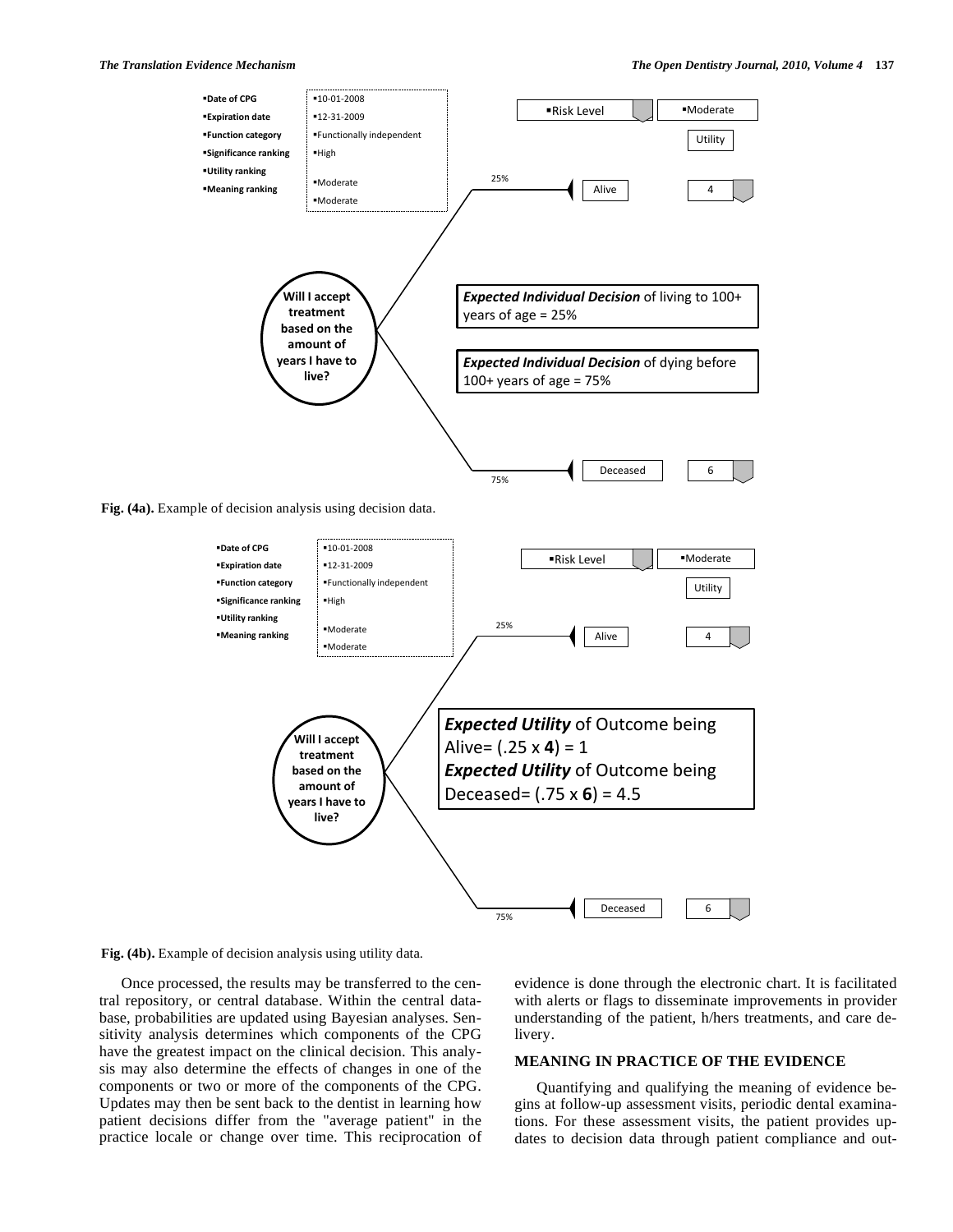#### INTERPRETATION BASED ON TARGET CATEGORY

| DECISION ANALYSIS FOR PATIENT-MODERATE RISK TAKER                                                                                                                                                                                                                                                                                                                                                                                |
|----------------------------------------------------------------------------------------------------------------------------------------------------------------------------------------------------------------------------------------------------------------------------------------------------------------------------------------------------------------------------------------------------------------------------------|
| <b>Meaning of Analysis</b>                                                                                                                                                                                                                                                                                                                                                                                                       |
| <b>Determining the Optimal Clinical Decision</b>                                                                                                                                                                                                                                                                                                                                                                                 |
| From the analysis, best evidence regarding the decision to be made is presented. The data is<br>combined in a way that the value of the decision may be shown. The context of the decision is<br>presented with respect to like decision or trade-offs made by others in the patient's average age<br>cohort. Using this comparison context, the patient may make h/her own Optimal Clinical<br>Decision. For the patient, then: |
| While the probability of living to 100+ years of age is 25%, the benefit of that life expectancy is 1<br>out of a scale of 0 to 9.                                                                                                                                                                                                                                                                                               |
| While the probability of being deceased before reaching 100+ years of age is 75%, the benefit of<br>dying sooner is 4.5.                                                                                                                                                                                                                                                                                                         |
| Thus, I the patient can see that while I have a fair chance of living to 100+ years of age, the<br>quality of life of those additional years is minimal. So, while not pleasant to consider, I would be<br>better off if I died sooner than later. Am I comfortable with that decision or do I want to differ                                                                                                                    |

**Fig. (4c).** Example of decision analysis interpreting the CPG using decision and utility data.

**from my average age cohort decision?**

## Hypotaxis of Decision-making



**Fig. (5).** Hypotaxis of decision-making.

comes dependent on healthy lifestyles and wellness. Utility data is updated by patient preferences and value of the services rendered or recommended maintenance regimens. With input from the dentist, the translational researcher uses these periodic assessments to update the CPG in identifying new areas of research or improving its usefulness in private practice through sensitivity analyses. Thus, the dentist acts as a conduit for the researcher in providing local data regarding patient choices, compliance, and treatment outcomes in updating or producing new evidence.

#### **DECISION-MAKING ALGORITHM**

A decision-making algorithm assists decision-makers in managing a decision process. Similar to evidence-based research, an algorithm provides a systematic understanding of decision strategy management. The basic structure of the algorithm is the decision tree. A decision tree is a visual representation of instructions to approach and manage a complex decision process. For healthcare algorithms, clinical practice guidelines become decision tree termini. An example of a healthcare algorithm for older adults is the Clinical Decision Tree of Oral Health (Fig. **5**) [4].

The Clinical Decision Tree of Oral Health is used to assist decision makers in making effective and efficacious decisions regarding treatment options that best optimize treatment selection, personal utilities, and goals in improving oral health. Likewise, a decision-making algorithm structures the